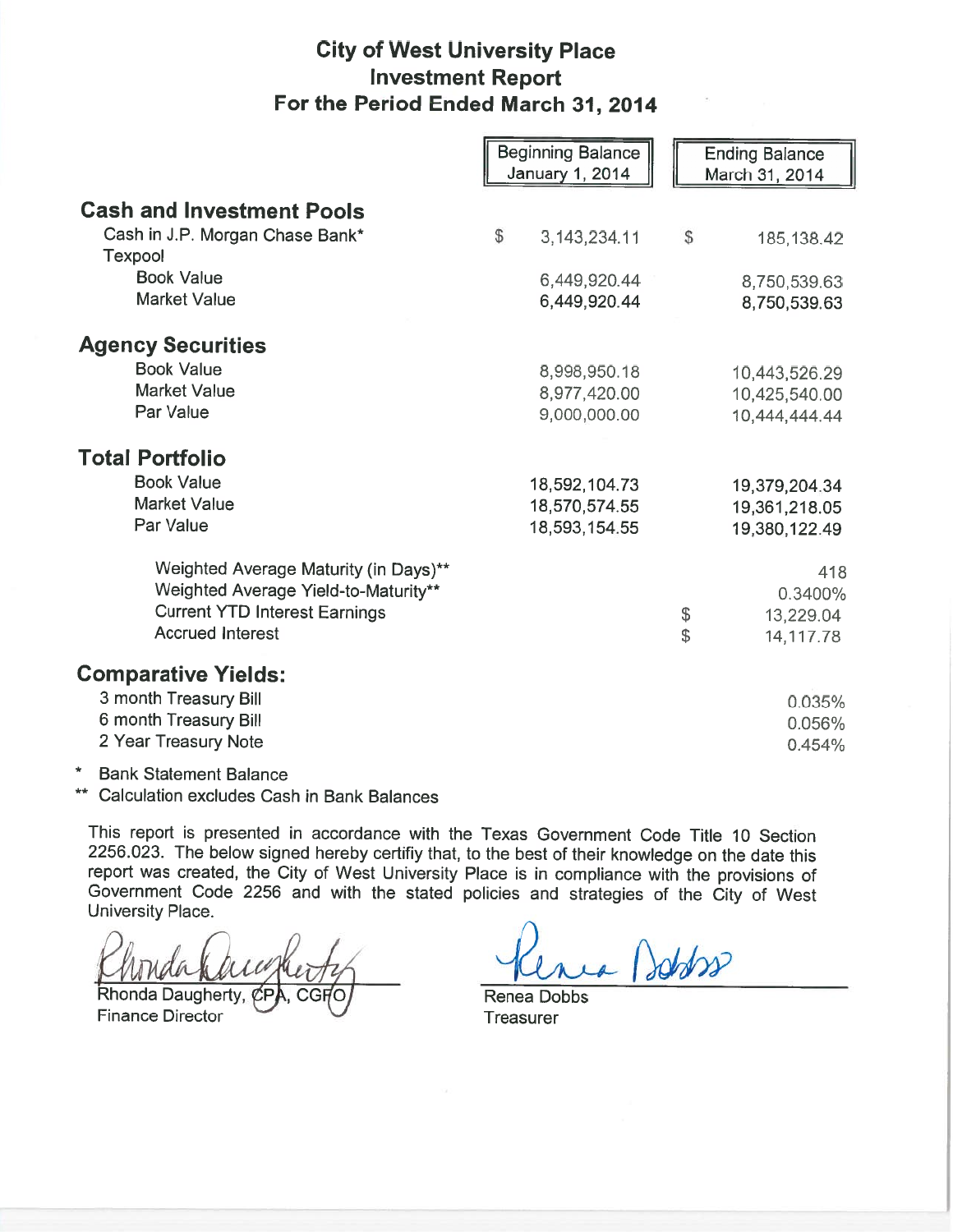|                                                                                                                                                               | Face<br>Amount/S         |
|---------------------------------------------------------------------------------------------------------------------------------------------------------------|--------------------------|
|                                                                                                                                                               | Settlement<br>Date       |
| City of West University Place - Investment Report<br>Portfolio/Report Group: All Portfolios<br>City of West University Place<br>Report Format: By Transaction | Description CUSIP/Ticker |
| Group By: Security Sector<br>As of 3/31/2014                                                                                                                  |                          |

| <b>Description</b>                        | CUSIP/Ticker                     | Settlement<br>Date | Amount/Shares<br>Face | <b>Cost Value</b> | <b>Interest</b><br>Accrued<br>Cost | ÷<br>Cost Value<br><b>Interest</b><br>Accrued | Market Value  | Market<br>Price | <b>Book Value</b> | Cost<br>ξ® | Maturity<br>Date | Maturity<br>Days To      | Portfolio<br>% of |
|-------------------------------------------|----------------------------------|--------------------|-----------------------|-------------------|------------------------------------|-----------------------------------------------|---------------|-----------------|-------------------|------------|------------------|--------------------------|-------------------|
|                                           | Local Government Investment Pool |                    |                       |                   |                                    |                                               |               |                 |                   |            |                  |                          |                   |
| LGIP LGIP                                 | <b>TEXPOOL</b>                   | 9/30/2008          | 8,750,539.63          | 8,750,539.63      | $\leq$                             | 8,750,539.63                                  | 8,750,539.63  | 100             | 8,750,539.63      | 0.030      | $\frac{4}{2}$    | $\overline{\phantom{0}}$ | 45.59             |
| Sub Total /<br>Average                    |                                  |                    | 8,750,539.63          | 50,539.63<br>8,7  | 0.00                               | 8,750,539.63                                  | 8,750,539.63  | 100             | 8,750,539.63      | 0.030      |                  | ٣Ì                       | 45.S9             |
| US Agency                                 |                                  |                    |                       |                   |                                    |                                               |               |                 |                   |            |                  |                          |                   |
| FFCB 0.34<br>7/29/2015-<br>$\mathbf{r}$   | 3133ECDK7                        | 1/29/2013          | 1,000,000.00          | 1,000,000.00      | 0.00                               | 1,000,000.00                                  | 1,000,030.00  | 100.003         | 1,000,000.00      | 0.340      | 7/29/2015        | 485                      | 5.21              |
| 3/18/2016-<br>FFCB 0.47<br>$\frac{1}{2}$  | 3133ECJ96                        | 3/18/2013          | 1,000,000.00          | 998,600.00        | 0.00                               | 998,600.00                                    | 1,000,030.00  | 100.003         | 999,083.52        | 0.517      | 3/18/2016        | 718                      | 5.21              |
| 6/6/2016-14<br>FFCB 0.54                  | 3133ECR55                        | 6/6/2013           | 1,000,000.00          | 1,000,000.00      | 0.00                               | 1,000,000.00                                  | 999,330.00    | 99.933          | 1,000,000.00      | 0.540      | 6/6/2016         | 798                      | 5.21              |
| FHLB 0.25<br>4/11/2014                    | 313380VC8                        | 10/11/2012         | 1,000,000.00          | 999,910.00        | 0.00                               | 999,910.00                                    | 1,000,050.00  | 100.005         | 999,998.33        | 0.256      | 4/11/2014        | $\Xi$                    | 5.21              |
| 3/7/2016-13<br>FHLB 0.47                  | 313382DC4                        | 3/7/2013           | 1,000,000.00          | 1,000,000.00      | 0.00                               | 1,000,000.00                                  | 999,100.00    | 99.91           | 1,000,000.00      | 0.470      | 3/7/2016         | 707                      | 5.21              |
| FHLB 0.78<br>2/27/2017-<br>$\frac{5}{11}$ | 3130A0VU1                        | 2/27/2014          | 1,000,000.00          | 1,000,000.00      | 0.00                               | 1,000,000.00                                  | 995,070.00    | 99.507          | 1,000,000.00      | 0.780      | 2/27/2017        | 1064                     | 5.21              |
| FHLB 0.875<br>3/13/2017-<br>$\frac{4}{1}$ | 3130A14V7                        | 3/13/2014          | 1,000,000.00          | 1,000,000.00      | 0.00                               | 1,000,000.00                                  | 993,790.00    | 99.379          | 1,000,000.00      | 0.875      | 3/13/2017        | 1078                     | 5.21              |
| $12/27/2016 -$<br>14<br>FHLMC 0.75        | 3134G4QP6                        | 12/27/2013         | 444,444.44            | 444,444.44        | 0.00                               | 444,444.44                                    | 443,200.00    | 99.72           | 444,444.44        |            | 0.750 12/27/2016 | 1002                     | 2.32              |
| FNMA 0.55<br>5/27/2016-<br>$\frac{1}{2}$  | 3136G05W7                        | 11/27/2012         | 1,000,000.00          | 1,000,000.00      | 0.00                               | 1,000,000.00                                  | 999,730.00    | 99.973          | 1,000,000.00      | 0.550      | 5/27/2016        | 788                      | 5.21              |
| FNMA 0.7<br>12/9/2016-<br>$\overline{14}$ | 3136G1Y78                        | 12/9/2013          | 1,000,000.00          | 1,000,000.00      | 0.00                               | 1,000,000.00                                  | 993,710.00    | 99.371          | 1,000,000.00      | 0.700      | 12/9/2016        | 984                      | 5.21              |
| 10/24/2016-:<br>14<br>FNMA <sub>0.9</sub> | 3136G1W88                        | 10/24/2013         | 1,000,000.00          | 1,000,000.00      | 0.00                               | 1,000,000.00                                  | 1,001,500.00  | 100.15          | 1,000,000.00      |            | 0.900 10/24/2016 | 938                      | 5.21              |
| <b>Sub Total</b><br>Average               |                                  |                    | 10,444,444.44         | 10,442,954.44     | 0.00                               | 10,442,954.44                                 | 10,425,540.00 | 99.819          | 10,443,526.29     | 0.600      |                  | 768                      | 54.41             |